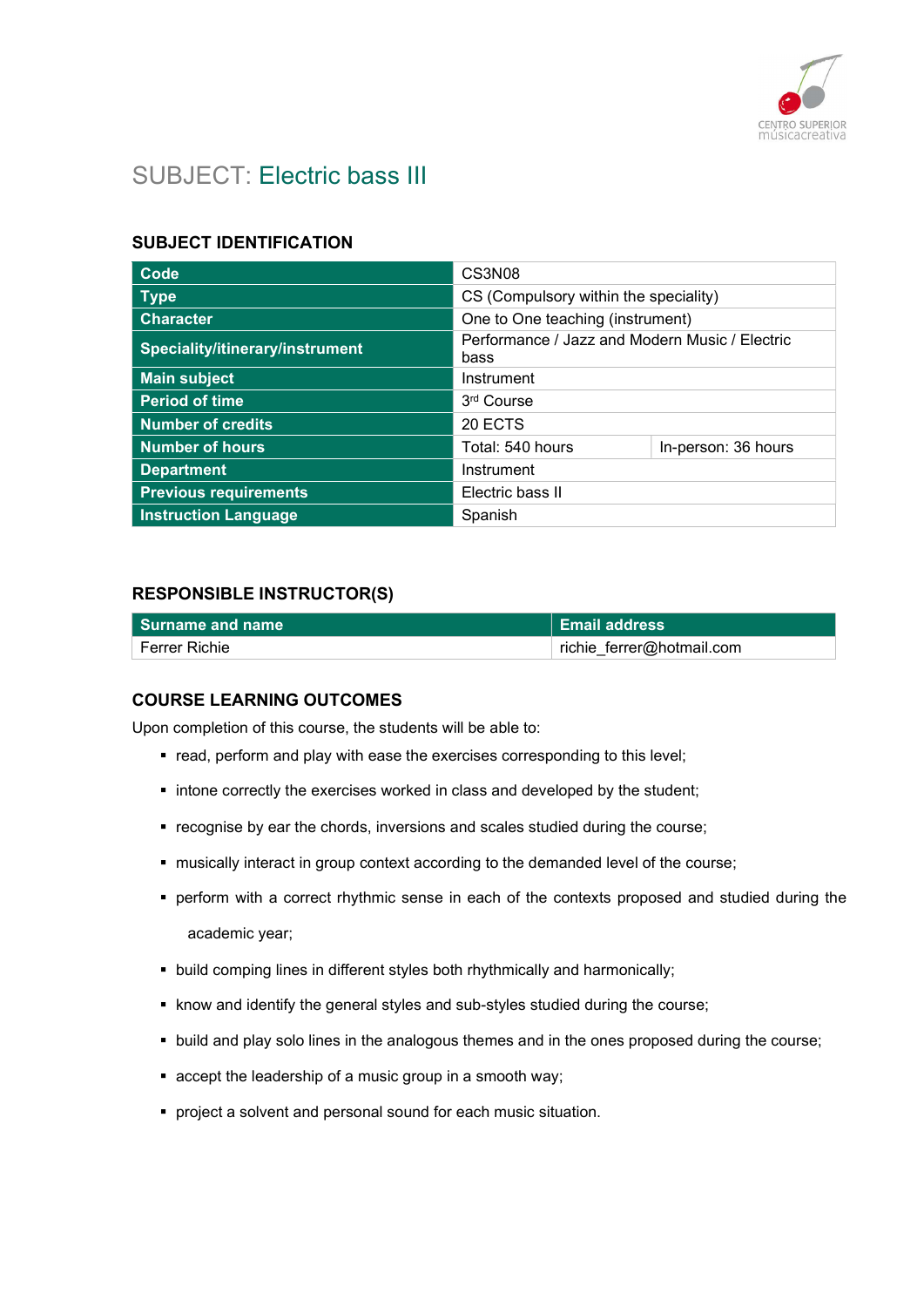

# COURSE CONTENT

| <b>Thematic block</b>                                 | <b>Theme/ Repertoire</b>                                                                                                                                                             |
|-------------------------------------------------------|--------------------------------------------------------------------------------------------------------------------------------------------------------------------------------------|
| I. Scales                                             | Theme 1. Symmetric diminished half-whole and whole-half,<br>harmonic major, whole tone. All the harmonic and melodic minor<br>modes                                                  |
|                                                       | Theme 2. Intervallic exercises in the scales studied during the<br>course.                                                                                                           |
| II. Arpeggios and<br>chords applied to<br>bass guitar | Theme 3. maj7(9), m7(9), m7b5(nat9), °7maj7, 7(9), 7(9)sus4,<br>m6/9, maj7(#9), m7(9), m7b5(nat9), 7(b9), 7(#9), 7(#11), 7(b13),<br>7(13), 7sus4(b9), min(maj7/9)                    |
|                                                       | Theme 4. Jazz blues, rhythm changes with the most common<br>harmonic substitutions and with the correct voices conduction.                                                           |
| III. Harmonic<br>progressions                         | Theme 5. Coltrane changes (Countdown, Giant Steps, 26-2)                                                                                                                             |
|                                                       | Theme 6. Study of standard and/or progressions in other music<br>styles using odd meters                                                                                             |
|                                                       | Theme 7. Technical studies, melodic resources, comping                                                                                                                               |
| <b>IV. Repertoire</b>                                 | Theme 8. Standards, bebop melodies, post bob, progressive and<br>fusion                                                                                                              |
| performance                                           | Theme 9. Transcriptions of melodies/solos                                                                                                                                            |
|                                                       | Theme 10. Preparation of the final concert                                                                                                                                           |
|                                                       | Theme 11. Melodic improvisation. Resources to alter dominants.                                                                                                                       |
|                                                       | Theme 12. Turnarounds, Substitutions and quality changes.                                                                                                                            |
|                                                       | Theme 13. Fourths and fifths. Study and development.                                                                                                                                 |
|                                                       | Theme 14. Rhythm changes; Coltrane changes                                                                                                                                           |
|                                                       | Theme 15. Melodic embellishment. Chromatic and diatonic<br>approximations.                                                                                                           |
| V. Improvisation                                      | Theme 16. Advanced harmonic concepts applied to the<br>improvisation.                                                                                                                |
|                                                       | Theme 17. Chord filtering. Improvisation over scales and arpeggios<br>with chromatic links over the themes proposed in the repertoire<br>performance and its most common variations. |
|                                                       | Theme 18. Improvisation with arpeggios, scales and chromatisms<br>over the themes based on multitonic system.                                                                        |
|                                                       | Theme 19. Improvisation based on rhythmic patterns over odd<br>meters                                                                                                                |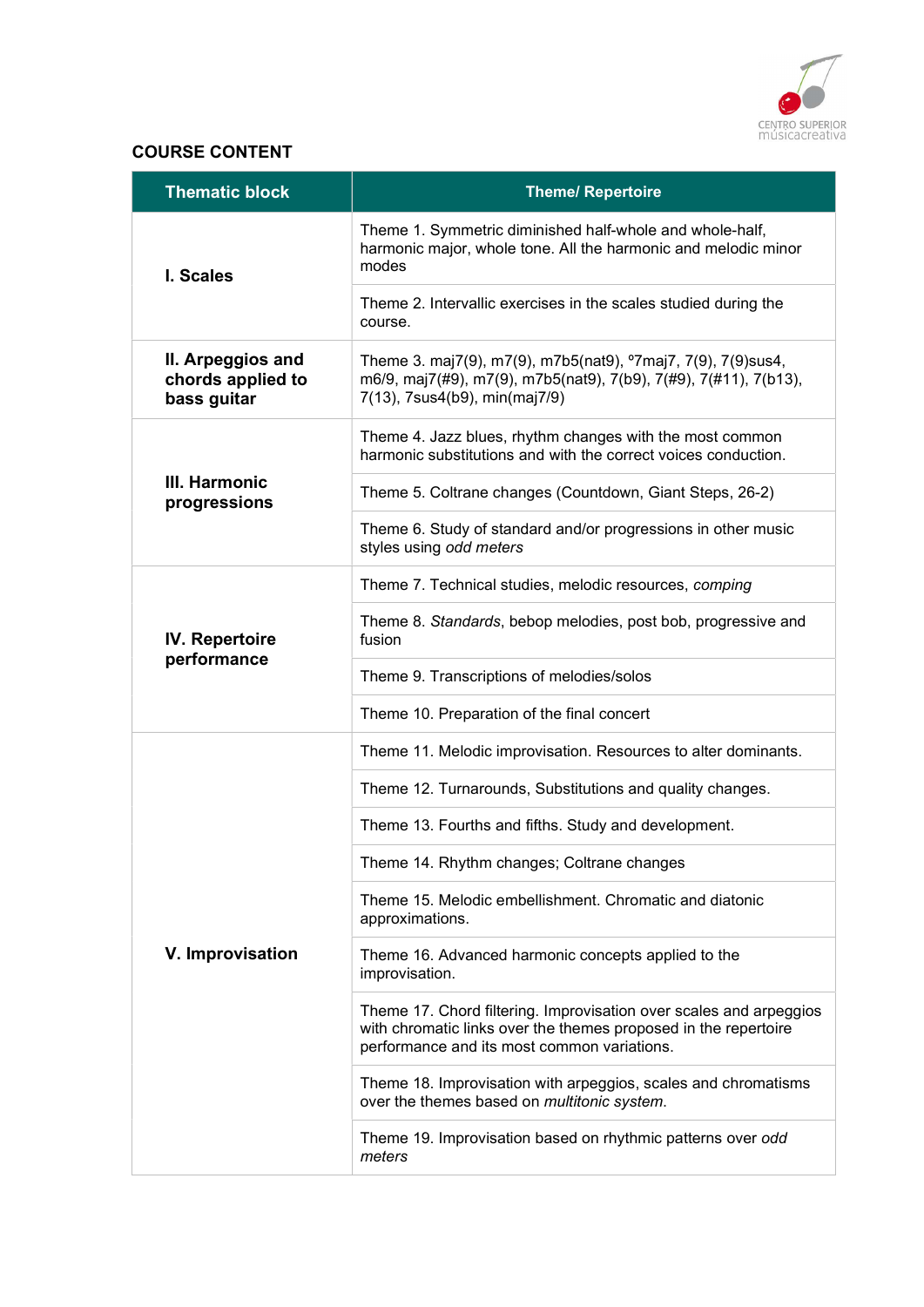

| <b>VI. Reading</b>                                       | First-sight Reading practice: melodic, harmonic and rhythmic.                                                                                |
|----------------------------------------------------------|----------------------------------------------------------------------------------------------------------------------------------------------|
|                                                          | Theme 20. Auditive recognition and intonation of the scales and<br>arpeggios corresponding to this level.                                    |
| <b>VII. Ear training</b><br>applied to the<br>instrument | Theme 21. Recognition and application of the progressions of the<br>themes corresponding to this level and of its most common<br>variations. |
|                                                          | Theme 22. Intervallic memorization of harmonic progressions.                                                                                 |
|                                                          | Theme 23. Transcriptions                                                                                                                     |
| <b>VIII. Music interaction</b>                           | Theme 24. Use and practice of music interaction as a complement<br>of improvisation practice.                                                |
|                                                          | Theme 25. Articulation                                                                                                                       |
|                                                          | Theme 26, Sound                                                                                                                              |
|                                                          | Theme 27. Metric modulation                                                                                                                  |
| IX. Concepts                                             | Theme 28. Search for personal sound and language                                                                                             |
|                                                          | Theme 29. Reharmonization                                                                                                                    |
|                                                          | Theme 30. Counterpoint                                                                                                                       |

# STUDENT´S STUDY HOURS PLANNING

| <b>Activity type</b>                                           | <b>Total hours</b> |
|----------------------------------------------------------------|--------------------|
| <b>Theoretic activities</b>                                    | 5 hours            |
| <b>Practice activities</b>                                     | 25 hours           |
| Other training mandatory activities (seminars, workshops etc.) | 2 hours            |
| <b>Test taking</b>                                             | 4 hours            |
| <b>Student self-study hours</b>                                | 484 hours          |
| <b>Practice preparation</b>                                    | 20 hours           |
| Total of student working hours                                 | 36+484=540 hours   |

# **METHODOLOGY**

| Theoretical activities      | Theoretical/conceptual explanations and analysis of different<br>examples coming from all the most relevant music styles.                                                                        |
|-----------------------------|--------------------------------------------------------------------------------------------------------------------------------------------------------------------------------------------------|
| <b>Practical activities</b> | Practical application of what has been studied in class through<br>transcriptions, collective group intonation, performance with<br>instrument, sight-reading, rhythms and melodies composition. |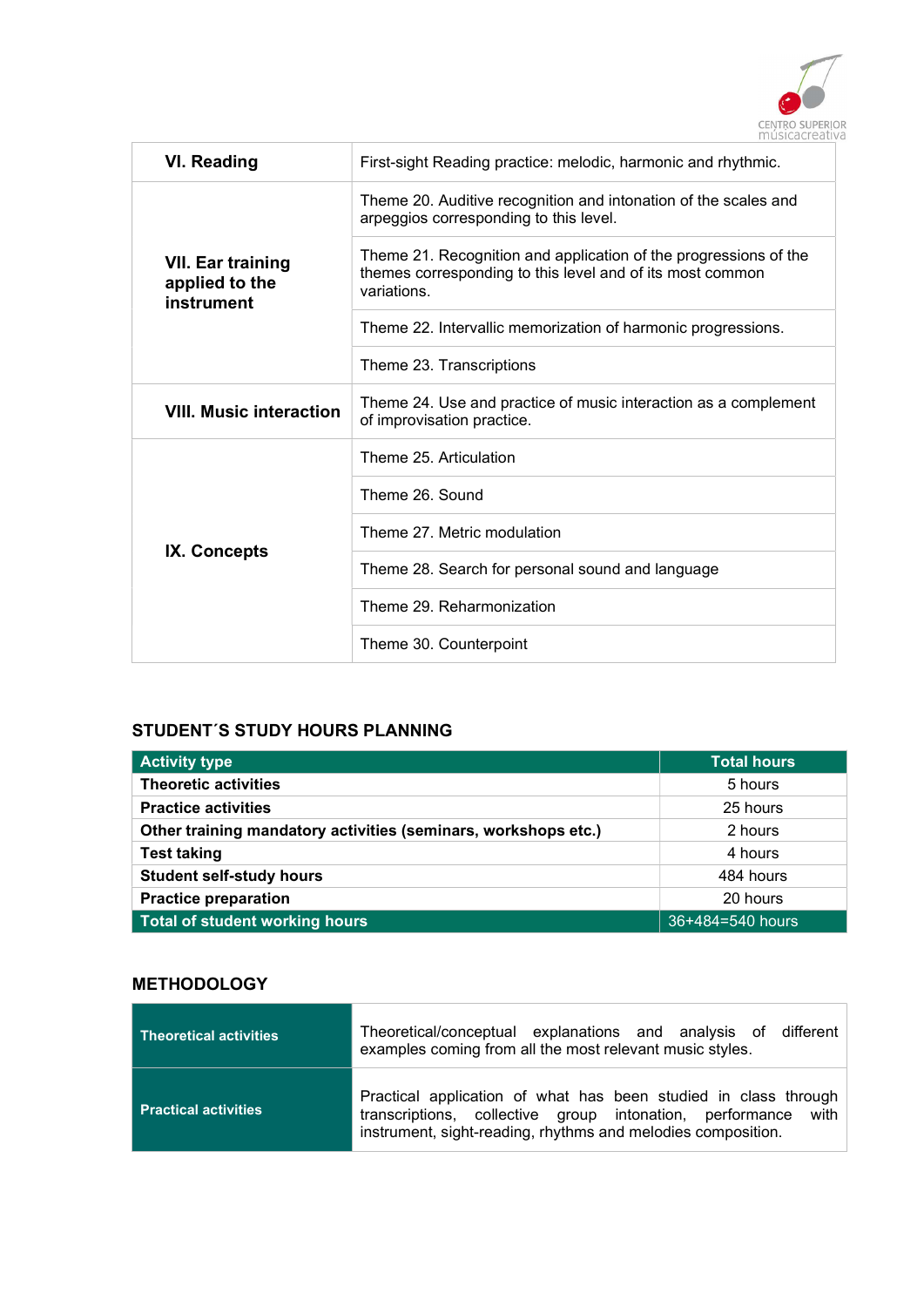

| <b>Other training mandatory</b><br>activities (workshops,<br>seminars, etc.) | Meet the Artists (MTA) sessions, concerts, rehearsals etc. |
|------------------------------------------------------------------------------|------------------------------------------------------------|
|------------------------------------------------------------------------------|------------------------------------------------------------|

# ASSESSMENT TOOLS

|                                                                                 | Participation: The students must actively participate in class, proving<br>interest and/or understanding of the content covered.                                                                                                         |
|---------------------------------------------------------------------------------|------------------------------------------------------------------------------------------------------------------------------------------------------------------------------------------------------------------------------------------|
| <b>Theoretical activities</b>                                                   | Continuous evaluation: The students must fulfil the requested<br>assignments during the whole academic course, proving research<br>ability and practice synthesis skills concerning theoretical concepts<br>linked to performance.       |
|                                                                                 | Participation: The students must actively participate in class, proving<br>interest and/or understanding of the content covered.                                                                                                         |
| <b>Practical activities</b>                                                     | Continuous evaluation: The students must fulfil the requested practical<br>assignments during the whole academic course based on to team-<br>work dynamics and also prove writing and oral skills, beside<br>performing skills.          |
|                                                                                 | Performance exams: The students must take at least two exams<br>during the academic course in order to show the practical skills<br>acquired and the practical assimilation of the course contents,<br>following the tests instructions. |
| <b>Other educational mandatory</b><br>activities (workshops,<br>seminars, etc.) | <b>Participation:</b> The students must actively participate in the different<br>relevant events as considered by the instructor or by the degree<br>coordinators.                                                                       |

### ASSESSMENT CRITERIA

| <b>Theoretical activities</b>                                                | To reasonably apply a conceptual/theoretical framework to the<br>performance and analyse consequently examples from the most<br>relevant music styles and the corresponding performing techniques.                                                |
|------------------------------------------------------------------------------|---------------------------------------------------------------------------------------------------------------------------------------------------------------------------------------------------------------------------------------------------|
| <b>Practical activities</b>                                                  | To prove technical and performing skills through performing tests and<br>through technical, sight-reading and improvisation exercises that will<br>enable the identification of problematics and the improvement and<br>development of new tools. |
| <b>Other training mandatory</b><br>activities (workshops,<br>seminars, etc.) | To attend and participate in the relevant events for their education<br>(Meet the artists sessions, invited professors sessions, concerts and<br>rehearsals)                                                                                      |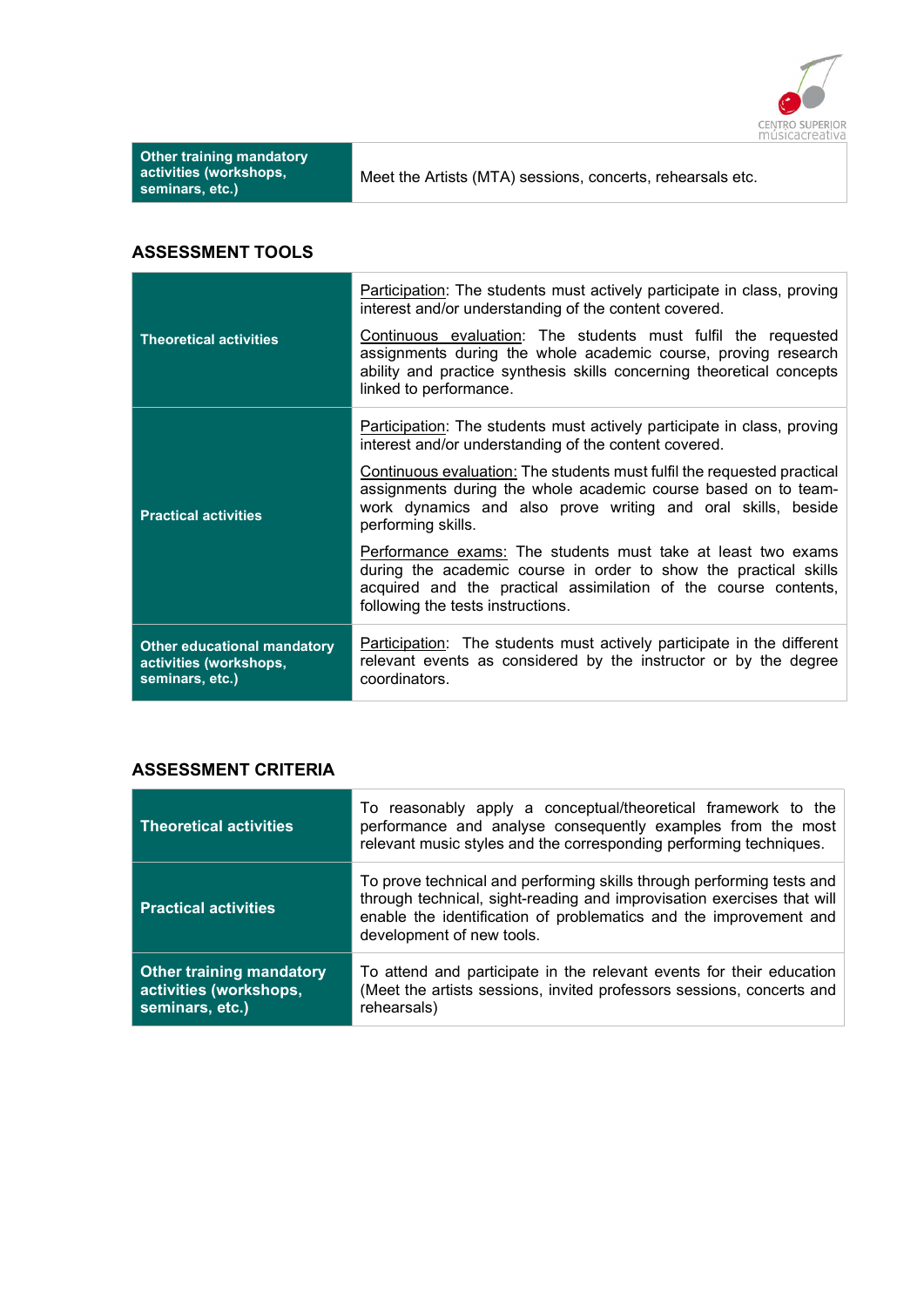

### GRADE DETERMINATION SYSTEM

#### Grade determination system in continuous assessment

|                       | Grade percentage |
|-----------------------|------------------|
| Continuous assessment | 20%              |
| Mid-term exam         | 30%              |
| Final exam            | 50%              |
| Total                 | 100%             |

#### Grade determination system in cases of loss of continuous assessment right

|            | Grade percentage |
|------------|------------------|
| Final exam | 80%              |
| Total      | 80%              |

#### Grade determination system for the extraordinary assessment call

|             | <b>Grade percentage</b> |
|-------------|-------------------------|
| Retake exam | 100%                    |
| Total       | 100%                    |

#### Grade determination system for students with disabilities

In principle, the grade determination system for students with disabilities will be carried out following the criteria set for the rest of the students, ensuring equal opportunities and conditions for all the students. However, if necessary, the instructor in charge will take into account the type of disability of the concerned student. Should the situation apply, the assessment conditions will be adapted in accordance to the limitations of the corresponding disability.

These considerations will be established once the concerned student enrols in the corresponding courses. For the official records, the student and/or the student representative will be requested to present the corresponding disability report for the official accreditation.

|                       | <b>Grade percentage</b> |
|-----------------------|-------------------------|
| Continuous evaluation | 20%                     |
| Mid-term exam         | 30%                     |
| Final exam            | 50%                     |
| Total                 | 100%                    |

#### RESOURCES AND BIBLIOGRAPHY

# Campus online https://musicacreativa.classlife.education/

#### Bibliography

| <b>Tittle</b>    | Ready, aim, improvise |
|------------------|-----------------------|
| <b>Author</b>    | <b>Hal Crook</b>      |
| <b>Publisher</b> | <b>Berklee Press</b>  |
|                  |                       |
| Tittle           | How to improvise      |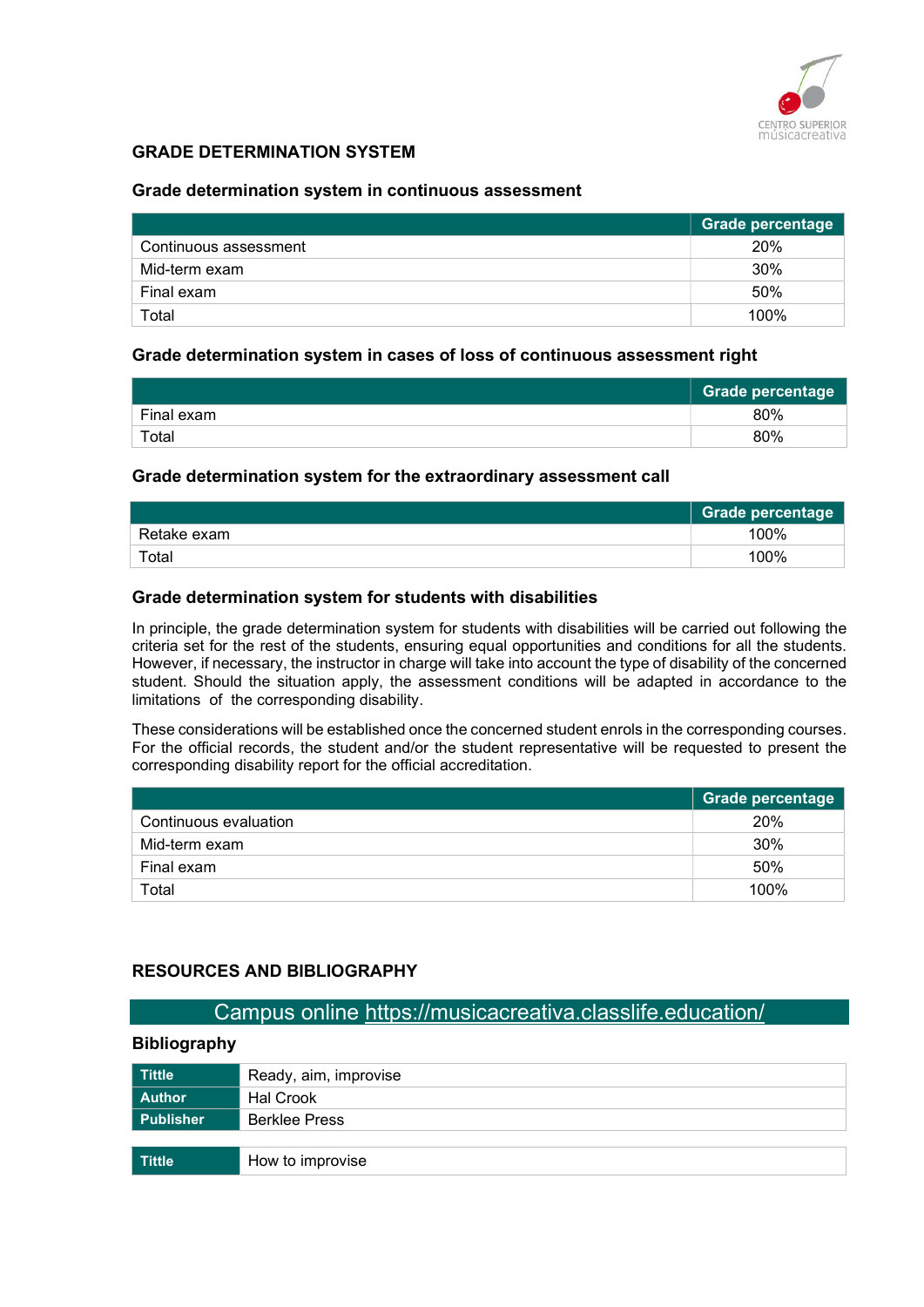

| <b>Author</b>                                                                                                                                                                                    | 1114916461641174<br><b>Hal Crook</b>                                                                                                                                                                                                                          |
|--------------------------------------------------------------------------------------------------------------------------------------------------------------------------------------------------|---------------------------------------------------------------------------------------------------------------------------------------------------------------------------------------------------------------------------------------------------------------|
| <b>Publisher</b>                                                                                                                                                                                 | <b>Berklee Press</b>                                                                                                                                                                                                                                          |
|                                                                                                                                                                                                  |                                                                                                                                                                                                                                                               |
| <b>Tittle</b>                                                                                                                                                                                    | Reading contemporary electric bass                                                                                                                                                                                                                            |
| <b>Author</b>                                                                                                                                                                                    | <b>Rick Appleman</b>                                                                                                                                                                                                                                          |
| <b>Publisher</b>                                                                                                                                                                                 | <b>Berklee Press</b>                                                                                                                                                                                                                                          |
|                                                                                                                                                                                                  |                                                                                                                                                                                                                                                               |
| <b>Tittle</b>                                                                                                                                                                                    | El bajista completo                                                                                                                                                                                                                                           |
| <b>Author</b>                                                                                                                                                                                    | Rafael de la Vega                                                                                                                                                                                                                                             |
| <b>Publisher</b>                                                                                                                                                                                 | <b>Music Distribution SA</b>                                                                                                                                                                                                                                  |
|                                                                                                                                                                                                  |                                                                                                                                                                                                                                                               |
|                                                                                                                                                                                                  |                                                                                                                                                                                                                                                               |
|                                                                                                                                                                                                  |                                                                                                                                                                                                                                                               |
|                                                                                                                                                                                                  |                                                                                                                                                                                                                                                               |
| <b>Tittle</b>                                                                                                                                                                                    | Standing in the shadows of Motown                                                                                                                                                                                                                             |
| <b>Author</b>                                                                                                                                                                                    | James Jammerson Jr.                                                                                                                                                                                                                                           |
| <b>Publisher</b>                                                                                                                                                                                 | <b>Music Distribution SA</b>                                                                                                                                                                                                                                  |
|                                                                                                                                                                                                  |                                                                                                                                                                                                                                                               |
| <b>Tittle</b>                                                                                                                                                                                    | Dominant Seventh Workout                                                                                                                                                                                                                                      |
| <b>Author</b>                                                                                                                                                                                    | Jamey Aebersold                                                                                                                                                                                                                                               |
| <b>Publisher</b>                                                                                                                                                                                 | Jamey Aebersold Jazz, Inc.                                                                                                                                                                                                                                    |
|                                                                                                                                                                                                  |                                                                                                                                                                                                                                                               |
|                                                                                                                                                                                                  |                                                                                                                                                                                                                                                               |
|                                                                                                                                                                                                  |                                                                                                                                                                                                                                                               |
|                                                                                                                                                                                                  |                                                                                                                                                                                                                                                               |
| <b>Tittle</b>                                                                                                                                                                                    | The improviser's Bass Method                                                                                                                                                                                                                                  |
| <b>Author</b>                                                                                                                                                                                    | Chuck Sher                                                                                                                                                                                                                                                    |
| <b>Publisher</b>                                                                                                                                                                                 | Sher Music, co.                                                                                                                                                                                                                                               |
|                                                                                                                                                                                                  |                                                                                                                                                                                                                                                               |
| <b>Tittle</b>                                                                                                                                                                                    | The Music of Paul Chambers                                                                                                                                                                                                                                    |
| <b>Author</b>                                                                                                                                                                                    | <b>Jimmy Stinett</b>                                                                                                                                                                                                                                          |
| <b>Publisher</b>                                                                                                                                                                                 | Paperback                                                                                                                                                                                                                                                     |
|                                                                                                                                                                                                  |                                                                                                                                                                                                                                                               |
|                                                                                                                                                                                                  |                                                                                                                                                                                                                                                               |
|                                                                                                                                                                                                  |                                                                                                                                                                                                                                                               |
|                                                                                                                                                                                                  |                                                                                                                                                                                                                                                               |
|                                                                                                                                                                                                  |                                                                                                                                                                                                                                                               |
|                                                                                                                                                                                                  |                                                                                                                                                                                                                                                               |
| <b>Tittle</b><br><b>Author</b><br><b>Publisher</b><br><b>Tittle</b><br><b>Author</b><br><b>Publisher</b><br><b>Tittle</b><br><b>Author</b><br><b>Publisher</b><br><b>Tittle</b><br><b>Author</b> | Jazz Bass Compendium<br>Sigi Bush<br><b>Advance Music</b><br>The Bass Bible<br>Paul Weswood<br>Ama Verlag<br><b>Charlie Parker Omnibook</b><br>Jamey Aebersold<br>Atlantic Music Corp.<br>60 Melodic studies for acoustic and electric bass<br>John Patitucci |